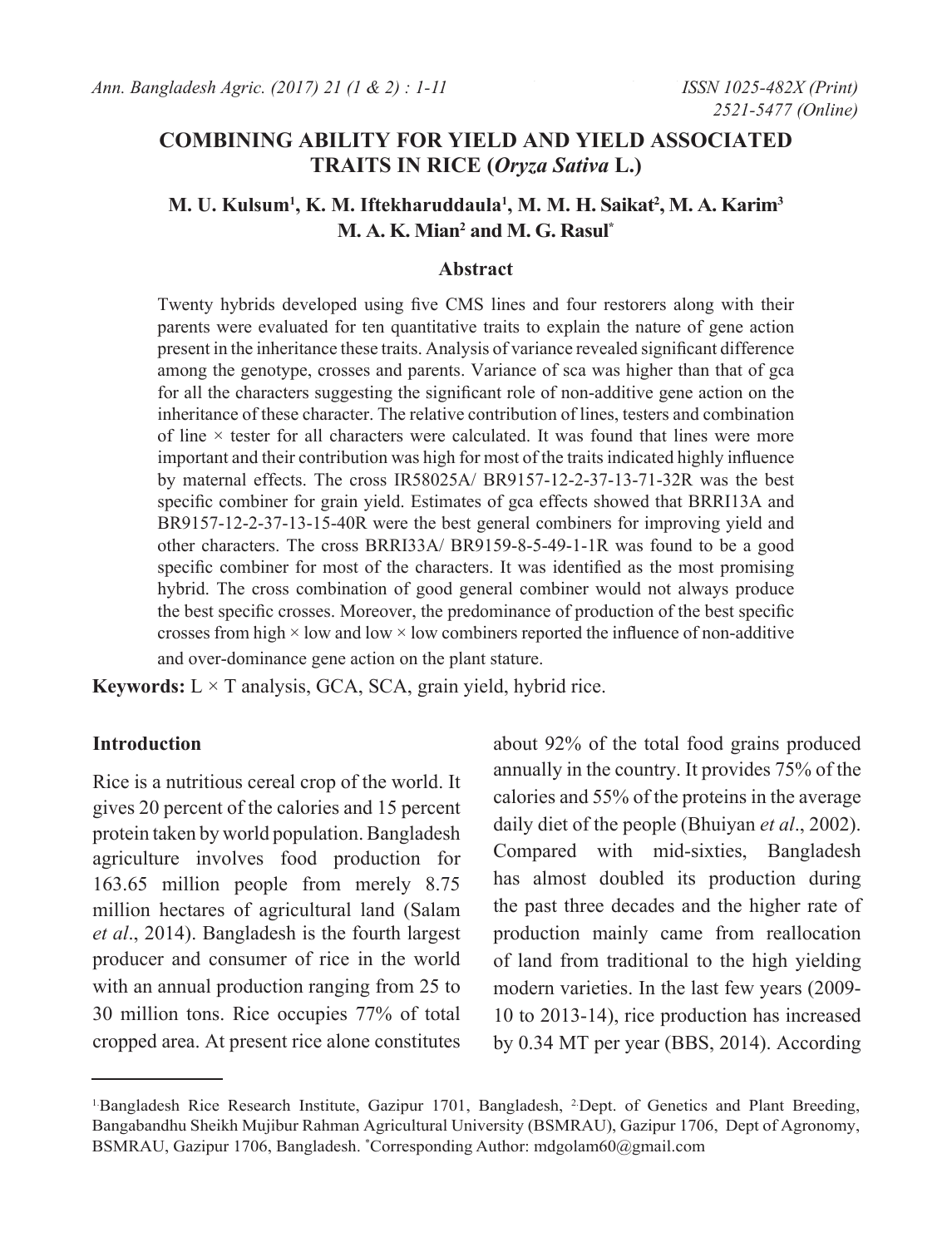to Kabir *et al*. (2015), the population of Bangladesh is growing by 1.22% and the total population will be 233.2 millions in the next 40 years if the current trend continues. Therefore, Bangladesh will require more than 57.0 million tons of rice to feed its people by the year 2050.

To produce the required quantity, the only option remains open is the increase production per unit area, as there is scarcity of land, labor and water. Among the options if increasing production, the innovative genetic option of hybrid rice technology is practically feasible and readily adoptable (Viraktamath *et al*., 2010). Performance of a  $F_1$  hybrid depends on choice of parents. Several methods like per se performance, genetic diversity, combining ability, etc., have been attempted to select the parents. Among them combining ability is one of the powerful tools in identifying the best combiners that may be used in crosses either to exploit heterosis or to accumulate fix genes. To exploit heterosis using CMS technique in the hybrid program, one must know the combining ability of different male sterile and restorer lines. It helps know the genetic architecture of various characters that enable the breeder to design effective breeding plan for future up-grading of the existing materials. The information is also useful to breeders for genetic improvement of the existing rice genotypes on the basis of the performance in various hybrid combinations. Since the information on heterotic effect of  $F_1$  hybrids, their genetic control and combining ability are very much limited in rice, a comprehensive study was undertaken on the basis of different agronomic and morphological characters for assessing the combining ability of selected parents and their hybrids and estimating the nature of gene action and magnitude of heterosis.

### **Materials and Methods**

The experimental material consists of nine rice genotypes viz, IR58025A, IR79156A, BRRI33A, BRRI13A, and BRRI7A were used as female (designated as lines) and four genotypes (BR9157-12-2-37-13-15- 40R, BR9157-12-2-37-13-17-32R, BR9159- 8-5-49-1-1R, and BR9159-8-5-40-13-8R) were used as male designated as tester. These parents were crossed to produce 20 F, hybrids according to line  $\times$  tester mating design (Kempthorne, 1957). This study was conducted in consecutive two years comprising of Boro 2015-16 and T. Aman 16 at Research Station of Bangladesh Rice Research Institute, Gazipur. In Boro season of 2015-16, Line and Tester materials were grown separately in stagger fashion with an interval of five days so as to synchronize flowering. At flowering stage, crossing was made in Line  $\times$  Tester fashion to raise 20 F<sub>1</sub> test hybrids. Single seedlings of each entry were transplanted at 15×20 cm spacing in 3×5 m2 plots in a RCBD (randomized complete block design) with three replications. Data were recorded on plant height (PH) (cm), days to 50% flowering (DF) (days), days to maturity (DM) (days), panicle length (PL) (cm), panicle weight (PW) (g), number of panicle/m2 (PPM), number of spikelet/panicle (SPP), spikelet fertility (SF), 1000 grain weight (TGW) (g) and grain yield (YLD) (t/ ha) based on standard evaluation system of rice (Scshu, 1988). Collected data were subjected to statistical analysis using line  $\times$ tester analysis by Kempthorne (1957).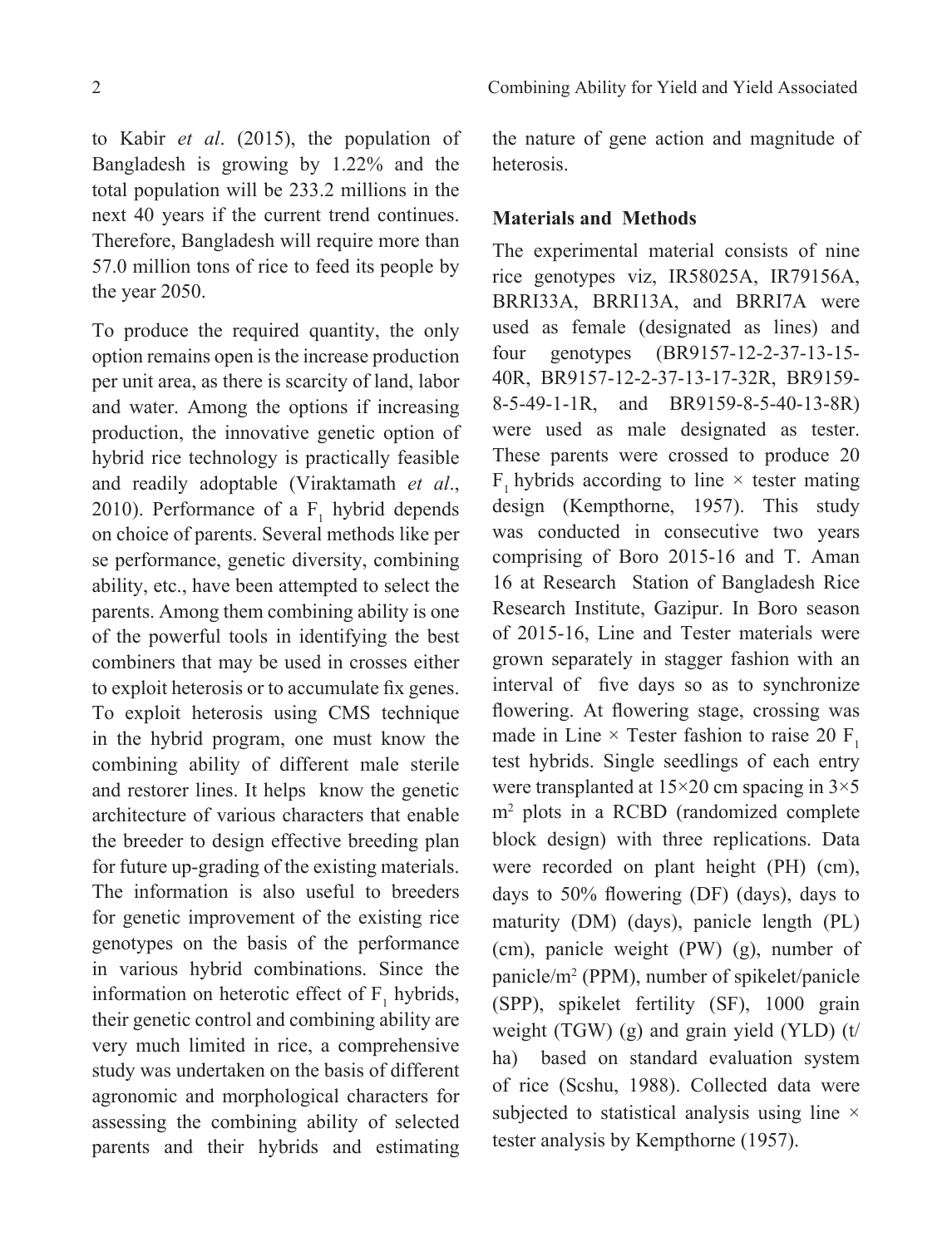#### **Results and Discussion**

### **Analysis of variance**

Analysis of variance for combining ability of ten characters exhibited significant differences among the genotype, crosses and parents for all the traits (Table 1). Analysis of crosses effect to its components (line, tester and parents vs crosses) expressed highly significant difference (at 1% level) among testers for all traits except panicle weight, spikelet fertility and grain yield. Similarly, among lines, most of the traits except panicle weight, spikelet per panicle, spikelet fertility, and grain yield and in parents vs crosses all traits. There was highly significant difference (at  $1\%$ ) level) among line  $\times$  tester for all traits. The significant differences among the lines, tester and line  $\times$  tester indicated that the genotype had wide genetic diversity among themselves for all traits. Significant mean sum of square due to lines and tester for a particular trait

indicate the prevalence of additive variance. In the present study, additive genetic variance was less than non- additive variance for all traits indicating the predominance of nonadditive gene action (Table1). The variance due to sca was larger than the variance due to gca for all the character, which were lighted in  $\sigma^2$  gca: $\sigma^2$  sca ratio being less than unity. This result indicated highly influenced by non-additive gene action. Similar results were reported by Hasan *et al*. (2014) and Upadhyay and Jaiswal (2015).

### **Proportional contribution**

The proportional contribution of lines, testers and their interaction for ten characters are presented in Table 2. Results revealed that tester played very important role only for the trait panicle length and spikelets per panicle, which indicate dominance of parental influence for both the traits. Lines were more important and its contribution was high for

| Parameter                      | df | <b>PH</b>  | DF         | DM         | PL        | <b>PW</b>                 | <b>PPM</b> | <b>SPP</b> | SF        | <b>TGW</b> | <b>YLD</b> |
|--------------------------------|----|------------|------------|------------|-----------|---------------------------|------------|------------|-----------|------------|------------|
| Genotype                       | 28 | $360.48**$ | 66.31**    | $83.04**$  | $6.55**$  | $1.68**$                  | 4887.14**  | 1867.05**  | 1450.89** | $7.03**$   | $21.10**$  |
| Replication                    | 2  | 15.29**    | 9.98**     | $5.70**$   | 1.58**    | 0.06                      | 1230.81**  | 354.83     | 5.52      | 0.02       | $2.12**$   |
| Parents                        | 8  | 785.06**   | $115.92**$ | 142.83**   | 9.88**    | $2.34**$                  | 2337.96**  | 868.42**   | 3219.58** | $4.02**$   | 23.42**    |
| Parents ys.<br>Crosses         |    | $860.74**$ | 32.55**    | 14.89**    | $11.26**$ | $15.55**$                 | 58917.99** | 8638.73**  | 5959.22** | 17.45**    | $240.71**$ |
| Crosses                        | 19 | 155.38**   | 47.19**    | $61.46**$  | 4.89**    | $0.67**$                  | 3116.75**  | 1931.13**  | 468.90**  | $7.75**$   | $8.56**$   |
| Line                           | 4  | 334.27**   | $122.22**$ | $164.82**$ | $4.51**$  | 0.16                      | 8843.22**  | 1949.03    | 971.47    | $22.42**$  | 10.67      |
| Tester                         | 3  | 366.86**   | $96.46**$  | $124.95**$ | $20.28**$ | 0.21                      | 1134.04    | 4519.40**  | 143.00    | $8.34**$   | 1.00       |
| Lines×Testers                  | 12 | 42.87**    | 9.86**     | $11.12**$  | $1.17**$  | $0.96**$                  | 1703.60**  | 1278.08**  | 382.85**  | $2.71**$   | 9.75**     |
| Error                          | 56 | 4.14       | 0.38       | 0.27       | 0.38      | 0.07                      | 162.04     | 180.38     | 21.76     | 0.27       | 0.25       |
|                                |    |            |            |            |           | <b>Variance Component</b> |            |            |           |            |            |
| $\sigma^2$ gca                 |    | 3.28       | 1.08       | 1.46       | 0.11      | $-0.01$                   | 41.24      | 19.06      | 2.51      | 0.15       | $-0.04$    |
| $\sigma^2$ sca                 |    | 12.91      | 3.16       | 3.61       | 0.26      | 0.29                      | 513.85     | 365.90     | 120.36    | 0.81       | 3.16       |
| $\sigma^2$ A                   |    | 8.75       | 2.90       | 3.91       | 0.29      | $-0.02$                   | 109.98     | 50.82      | 6.69      | 0.39       | $-0.09$    |
| $\sigma^2D$                    |    | 22.95      | 5.62       | 6.42       | 0.47      | 0.53                      | 913.51     | 650.49     | 213.97    | 1.44       | 5.62       |
| $\sigma^2$ gca/ $\sigma^2$ sca |    | 0.25       | 0.34       | 0.40       | 0.42      | $-0.03$                   | 0.08       | 0.05       | 0.02      | 0.18       | $-0.01$    |

**Table 1. Analysis of variances for different yield and yield contributing character in rice**

\**p<0.05*, \*\**p<0.01*. PH= Plant height, DF= Days to 50% flowering, DM= Days to maturity, PL= Panicle length, PW= Panicle weight, PPM=Number of panicle/m<sup>2</sup>, SPP= Number of spikelet/panicle, SF=Spikelet fertility, TGW= 1000 grain weight and YLD= Grain yield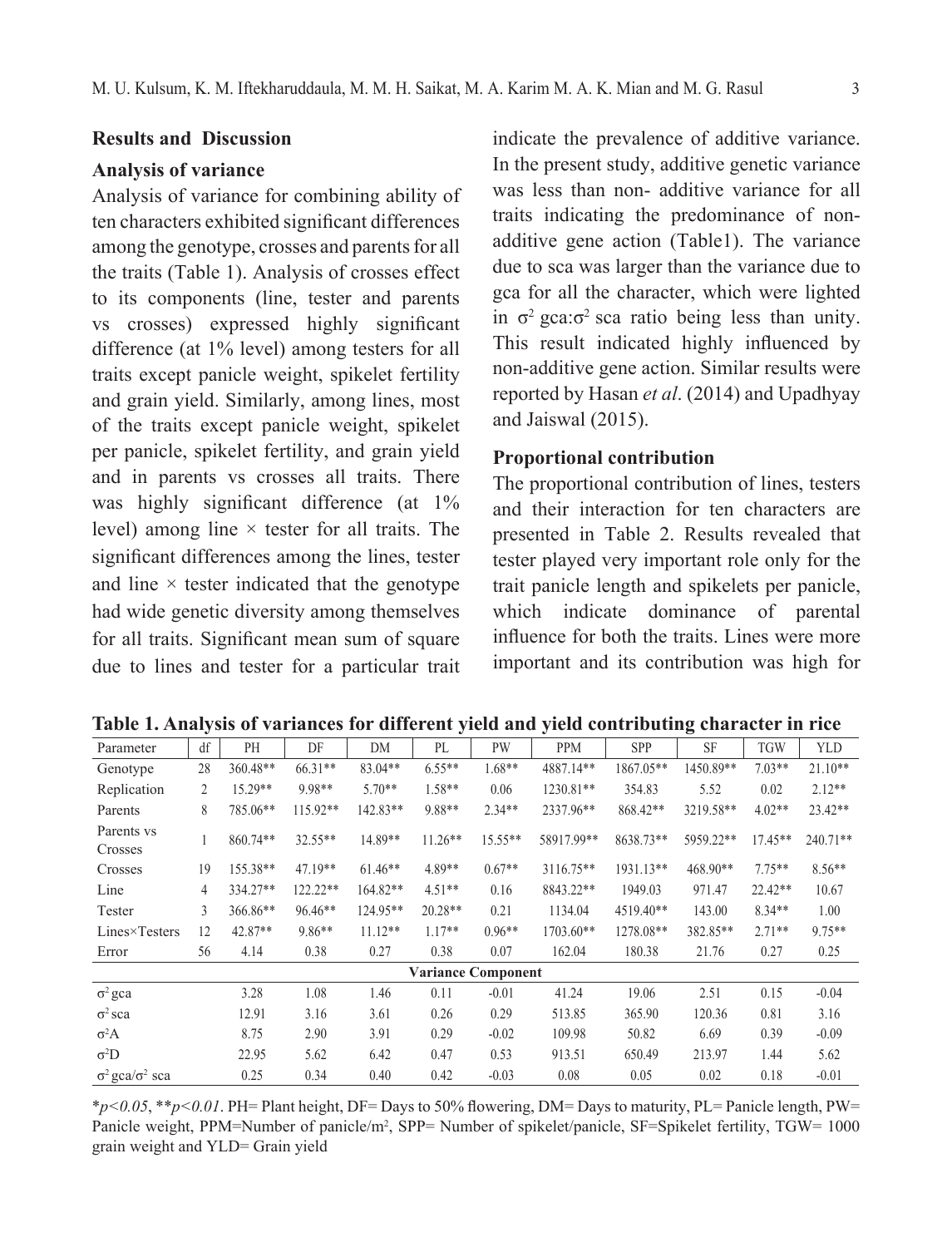| TVI UNICIUM yKRU ANU YKRU CONTIDUUING CHAI ACIUIS |       |       |       |       |           |            |            |           |            |       |  |  |
|---------------------------------------------------|-------|-------|-------|-------|-----------|------------|------------|-----------|------------|-------|--|--|
| Proportional<br>contribution                      | PH    | DF    | DM    | PL    | <b>PW</b> | <b>PPM</b> | <b>SPP</b> | <b>SF</b> | <b>TGW</b> | YLD   |  |  |
| Line                                              | 45.29 | 54.52 | 56.46 | 19.41 | 4.92      | 59.73      | 21.24      | 43.61     | 60.90      | 26.24 |  |  |
| Tester                                            | 37.28 | 32.27 | 32.10 | 65.43 | 497       | 5.74       | 36.95      | 481       | 17.00      | 1.84  |  |  |
| $Line \times Tester$                              | 17.43 | 13.20 | 11.42 | 15 15 | 90.11     | 34.52      | 41.80      | 51.56     | 22.09      | 71.91 |  |  |

**Table 2. Proportional contribution (%) of line, tester and their interaction to total variance for different yield and yield contributing characters**

PH= Plant height, DF= Days to 50% flowering, DM= Days to maturity, PL= Panicle length, PW= Panicle weight, PPM=Number of panicle/m<sup>2</sup>, SPP= Number of spikelet/panicle, SF=Spikelet fertility, TGW= 1000 grain weight and YLD= Grain yield

most of the traits indicated high influence of maternal effect. The contribution of maternal and paternal interaction (line  $\times$  tester) was low to high for all the traits under study. These results were in conformity with Pratap *et al*. (2013) and Saleem *et al*. (2010).

### **General combining ability**

The line BRRI7A (-7.07) was found as the best general combiner for plant height due to its significant negative gca effect. Among testers, BR9157-12-2-37-13-71-32R (-3.04) was found as good general combiner for plant height (Table 3). BRRI7A showed significant negative gca value for early flowering (-3.98) and days to maturity (-4.55). Here the highest negative value is desirable for earliness. Among testers, BR9157-12-2-37-13-15- 40R showed the highest significant negative value for 50% flowering (-3.56) and days to maturity (-4.15). Sharma and Mani (2008) reported similar result for days to flowering. Among CMS lines, IR58025A was the good general combiner for panicle length (0.61) and spikelets per panicle (17.26); BRRI33A for panicle per meter<sup>2</sup> (42.17), spikelet fertility (8.72), and grain yield (1.50). Among testers, BR9159-8-5-49-1-1R was good general combiner for panicle length (1.50), panicles per meter<sup>2</sup> (7.65), and spikelets per panicle (13.65); BR9157-12-2-37-13-15-40R

for grain yield (0.34). The promising parents identified in terms of grain yield and earliness were BRRI33A, BRRI7A and BR9157-12-2- 37-13-15-40R. A number of parents although had poor gca for grain yield were observed to exhibit good gca for other important traits (Table 3) and such results were in accordance with Tyagi *et al*. (2008).

### **Specific combining ability**

Out of 20, 10 hybrids showed significant sca effects for plant height composed of five high  $\times$  high and five high  $\times$  low gca effect in sca analysis (Table 4). The cross combinations IR79156A/BR9157-12-2-37-13-15-40R (-4.20), BRRI33A/ BR9157-12-2-37-13-15- 40R (-2.62), BRRI33A/BR9159-8-5-40-13-8R (-2.63), BRRI13A/BR9157-12-2-37-13-17- 32R (-3.33), BRRI7A/BR9157-12-2-37-13-17- 32R (-2.39) and BRRI7A/BR9159-8-5-40-13- 8R (-3.72) showed highly significant negative sca effect for plant height indicating them as good specific combiner for dwarfness. These crosses involved parents with positive general combining ability effects for plant height. Biswas (2003) found high negative effect for crosses in which both parents with positive combiners for plant height. The excellence of low  $\times$  low general combiners might be due to presence of over dominance effect.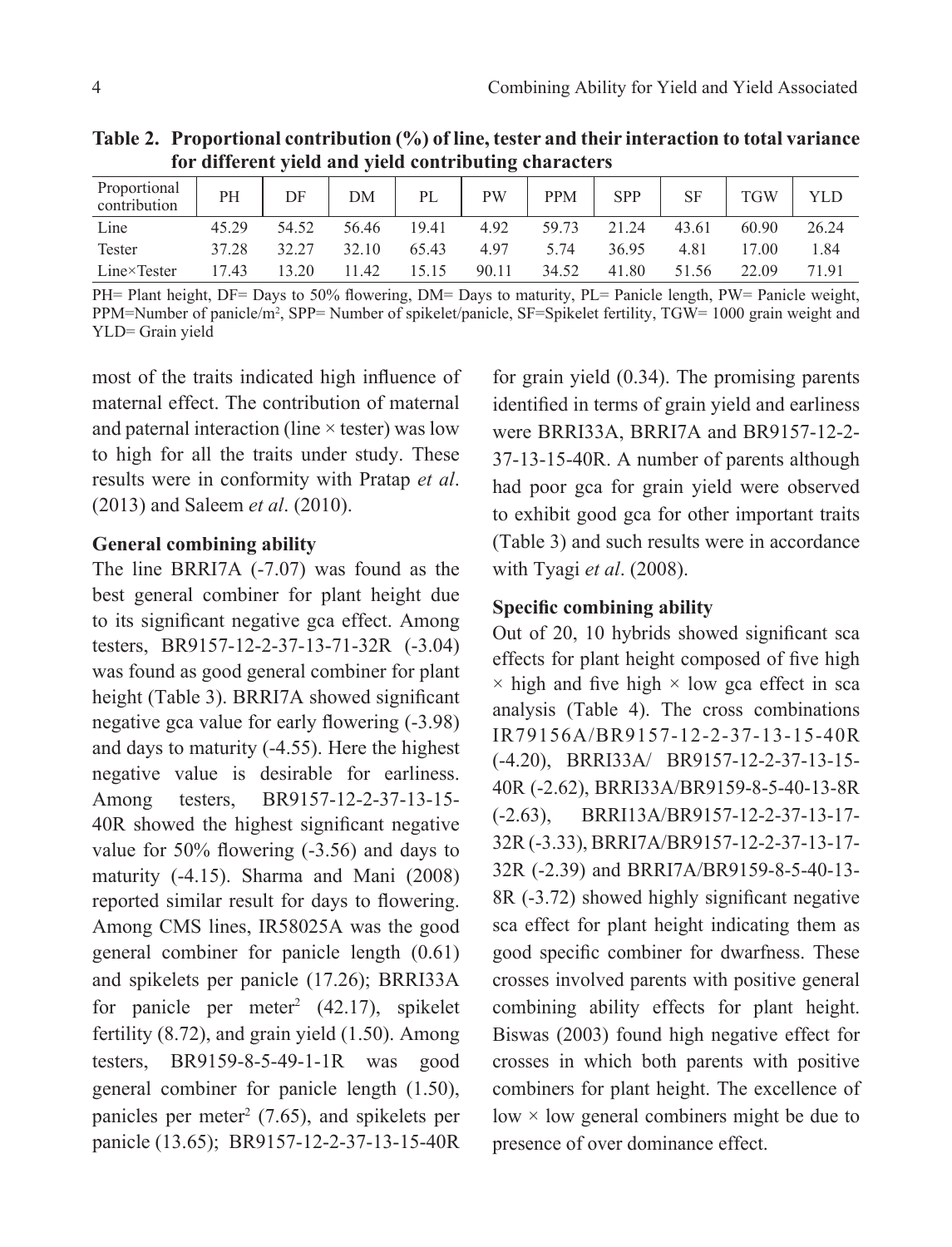| Designation                        | PН        | DF        | 0<br>DM   | PL        | <b>PW</b> | <b>PPM</b> | <b>SPP</b> | <b>SF</b>  | TGW       | <b>YLD</b> |  |
|------------------------------------|-----------|-----------|-----------|-----------|-----------|------------|------------|------------|-----------|------------|--|
| A lines                            |           |           |           |           |           |            |            |            |           |            |  |
| <b>IR58025A</b>                    | $3.41**$  | $3.26**$  | $3.95**$  | $0.61**$  | $-0.16$   | $-10.41**$ | $17.26**$  | $-11.40**$ | $0.46**$  | $-0.47**$  |  |
| <b>IR79156A</b>                    | $4.28**$  | $1.10**$  | $1.20**$  | $0.52**$  | 0.03      | $-19.93**$ | $-0.11$    | $-7.78**$  | $1.72**$  | $-1.02**$  |  |
| BRRI33A                            | $3.64**$  | $2.35**$  | $2.61**$  | $-0.06$   | 0.15      | $42.17**$  | 1.75       | $8.72**$   | $-1.12**$ | $1.50**$   |  |
| BRRI13A                            | $-4.27**$ | $-2.73**$ | $-3.21**$ | $-0.91**$ | 0.01      | $11.31**$  | $-0.25$    | $6.30**$   | $-1.64**$ | 0.13       |  |
| BRRI7A                             | $-7.07**$ | $-3.98**$ | $-4.55**$ | $-0.17$   | $-0.04$   | $-23.14**$ | $-18.66**$ | $4.16**$   | $0.57**$  | $-0.14$    |  |
| $SE$ (gi)                          | 0.59      | 0.18      | 0.15      | 0.17      | 0.08      | 3.67       | 3.87       | 1.34       | 0.15      | 0.15       |  |
| $SE$ (gi-gj)                       | 0.83      | 0.25      | 0.21      | 0.25      | 0.11      | 5.19       | 5.48       | 1.90       | 0.22      | 0.21       |  |
| <b>R</b> lines                     |           |           |           |           |           |            |            |            |           |            |  |
| BR9157-12-2-37-<br>$13 - 15 - 40R$ | $-1.63**$ | $-3.56**$ | $-4.15**$ | $-1.32**$ | 0.04      | $-3.45$    | $12.15**$  | $-0.75$    | $-0.63**$ | $0.34*$    |  |
| BR9157-12-2-37-<br>$13 - 71 - 32R$ | $-3.04**$ | $0.63**$  | $1.51**$  | $-0.18$   | 0.13      | $-10.69**$ | $-2.03$    | 0.92       | $1.02**$  | $-0.20$    |  |
| BR9159-8-5-49-<br>$1-1R$           | $7.36**$  | $0.50**$  | $0.32*$   | $1.50**$  | $-0.02$   | $7.65*$    | $13.65**$  | $-3.77**$  | $-0.48**$ | 0.05       |  |
| BR9159-8-5-40-<br>$13-8R$          | $-2.69**$ | $2.43**$  | $-4.15**$ | 0.003     | $-0.16$   | 6.49       | $-23.78**$ | $3.60**$   | 0.09      | $-0.02$    |  |
| SE (gi)                            | 0.52      | 0.16      | 0.13      | 0.16      | 0.07      | 3.28       | 3.46       | 1.20       | 0.14      | 0.13       |  |
| $SE$ (gi-gj)                       | 0.74      | 0.22      | 0.19      | 0.22      | 0.09      | 4.64       | 4.90       | 1.70       | 0.19      | 0.19       |  |

**Table 3. Estimates of general combining ability (gca) effects of lines and testers for yield and yield contributing traits in rice**

\**p<0.05*, \*\**p<0.01*. PH= Plant height, DF= Days to 50% flowering, DM= Days to maturity, PL= Panicle length, PW= Panicle weight, PPM=Number of panicle/m<sup>2</sup>, SPP= Number of spikelet/panicle, SF=Spikelet fertility, TGW= 1000 grain weight and YLD= Grain yield. Corresponding maintainer lines data for spikelet per panicle, spikelet fertility, 1000 grain weight and grain yield per plant were taken due to CMS line is unable to produce it

**Table 4. Estimates of specific combining ability (sca) effects of hybrids for different yield and yield contributing traits in rice**

| Sl. No.                  | Designation                       | PH        | DF        | <b>DM</b> | PL      | <b>PW</b> | <b>PPM</b> | SPP       | <b>SF</b>  | <b>TGW</b> | <b>YLD</b> |
|--------------------------|-----------------------------------|-----------|-----------|-----------|---------|-----------|------------|-----------|------------|------------|------------|
|                          | IR58025A/BR9157-12-2-37-13-15-40R | $-2.03$   | $-0.60$   | 0.32      | $-0.25$ | $-0.12$   | 8.91       | $-17.93*$ | $-0.24$    | 1.38**     | $-0.17$    |
| $\mathfrak{2}$           | IR58025A/BR9157-12-2-37-13-17-32R | 0.65      | $-2.47**$ | $-3.02**$ | 0.39    | $0.73**$  | 15.98*     | $24.20**$ | $12.78**$  | $-0.52$    | $2.70**$   |
| $\overline{\mathcal{E}}$ | IR58025A/BR9159-8-5-49-1-1R       | 0.48      | $1.67**$  | $1.85**$  | 0.33    | $-0.19$   | 5.48       | 2.42      | $-4.35$    | 0.22       | $-0.37$    |
| 4                        | IR58025A/BR9159-8-5-40-13-8R      | 0.90      | $1.40**$  | $0.85**$  | $-0.47$ | $-0.41**$ | $-30.4**$  | $-870$    | $-8.20**$  | $-1.09**$  | $-2.16**$  |
| 5                        | IR79156A/BR9157-12-2-37-13-15-40R | $-4.20**$ | $0.90**$  | 0.40      | $-0.43$ | $-0.77**$ | $22.43**$  | $-36.7**$ | $-6.35*$   | 0.43       | $-0.95**$  |
| 6                        | IR79156A/BR9157-12-2-37-13-17-32R | 0.68      | $-1.63**$ | $-0.93**$ | 0.14    | $0.48**$  | 4.25       | 8.54      | $10.40**$  | $-0.39$    | $1.73**$   |
| 7                        | IR79156A/BR9159-8-5-49-1-1R       | 1.08      | 0.50      | $127**$   | 0.47    | $-0.58**$ | $-12.92$   | 3.20      | $-18.84**$ | $-0.27$    | $-2.43**$  |
| 8                        | IR79156A/BR9159-8-5-40-13-8R      | $2.43*$   | 0.23      | $-0.73*$  | $-0.18$ | $0.87**$  | $-13.77$   | 24 92**   | $14.80**$  | 023        | $1.66**$   |
| 9                        | BRRI33A/BR9157-12-2-37-13-15-40R  | $-2.62*$  | $-0.68$   | $-0.35$   | 0.05    | 0.13      | $-22.5**$  | 10.88     | $-1.55$    | $-0.18$    | $-0.65*$   |
| 10                       | BRRI33A/BR9157-12-2-37-13-17-32R  | 4 39**    | $212**$   | $1.65**$  | 0.05    | $-0.35*$  | 1.31       | 1.26      | $-12.19**$ | 0.04       | $-1.08**$  |
| 11                       | BRRI33A/BR9159-8-5-49-1-1R        | 0.65      | 0.58      | 0.52      | 0.39    | $0.32*$   | $-14.44$   | $-12.97$  | $11.04**$  | $0.77*$    | $0.74*$    |
| 12                       | BRRI33A/BR9159-8-5-40-13-8R       | $-2.63*$  | $-2.02**$ | $-1.82**$ | $-0.48$ | $-0.104$  | $35.63**$  | 0.83      | 2.69       | $-0.64*$   | $0.99**$   |
| 13                       | BRRI13A/BR9157-12-2-37-13-15-40R  | 0.92      | 0.40      | $0.82**$  | 0.66    | $0.48**$  | 1.68       | 22.66**   | 2.98       | $-0.21$    | $122**$    |
| 14                       | BRRI13A/BR9157-12-2-37-13-17-32R  | $-3.33**$ | $2.53**$  | $2.15**$  | 0.09    | $-0.48**$ | $-18.25*$  | $-15.36$  | $-2.11$    | $-0.54$    | $-1.39**$  |
| 15                       | BRRI13A/BR9159-8-5-49-1-1R        | $-0.60$   | $-1.67**$ | $-1.98**$ | $-0.62$ | $0.35*$   | $-10.33$   | 6.54      | $8.02**$   | $-0.08$    | $1.23**$   |
| 16                       | BRRI13A/BR9159-8-5-40-13-8R       | $3.02*$   | $-1.27**$ | $-0.98**$ | $-0.14$ | $-0.35*$  | $26.90**$  | $-13.84$  | $-8.89**$  | $0.83**$   | $-1.06**$  |
| 17                       | BRRI7A/BR9157-12-2-37-13-15-40R   | 792**     | $-0.02$   | $-1.18**$ | $-0.03$ | 0.28      | $-10.52$   | $21.05**$ | 5.16       | $-1.42**$  | 0.56       |
| 18                       | BRRI7A/BR9157-12-2-37-13-17-32R   | $-2.39*$  | $-0.55$   | 0.15      | $-0.68$ | $-0.38*$  | $-3.29$    | $-18.65*$ | $-8.88**$  | $1.41**$   | $-1.96**$  |
| 19                       | BRRI7A/BR9159-8-5-49-1-1R         | $-180$    | $-1.08**$ | $-1.65**$ | $-0.57$ | 0.09      | $32.21**$  | 0.81      | 4 1 3      | $-0.65*$   | $0.82**$   |
| 20                       | BRRI7A/BR9159-8-5-40-13-8R        | $-3.72**$ | $1.65**$  | $2.68**$  | $128**$ | 0.01      | $-18.39*$  | $-3.21$   | $-0.41$    | $0.66*$    | 0.57       |
|                          | SE(Sij)                           | 1.17      | 0.36      | 0.30      | 0.35    | 0.15      | 7.34       | 7.75      | 2.69       | 0.30       | 0.29       |
|                          | SE (Sij-Ski)                      | 1.66      | 0.50      | 0.42      | 0.50    | 0.21      | 10.39      | 10.96     | 3.81       | 0.43       | 0.41       |

 $P \le 0.05$ ,  $p \le 0.01$ . PH= Plant height, DF= Days to 50% flowering, DM= Days to maturity, PL= Panicle length, PW= Panicle weight, PPM=Number of panicle/m<sup>2</sup>, SPP= Number of spikelet/panicle, SF=Spikelet fertility, TGW= 1000 grain weight and YLD= Grain yield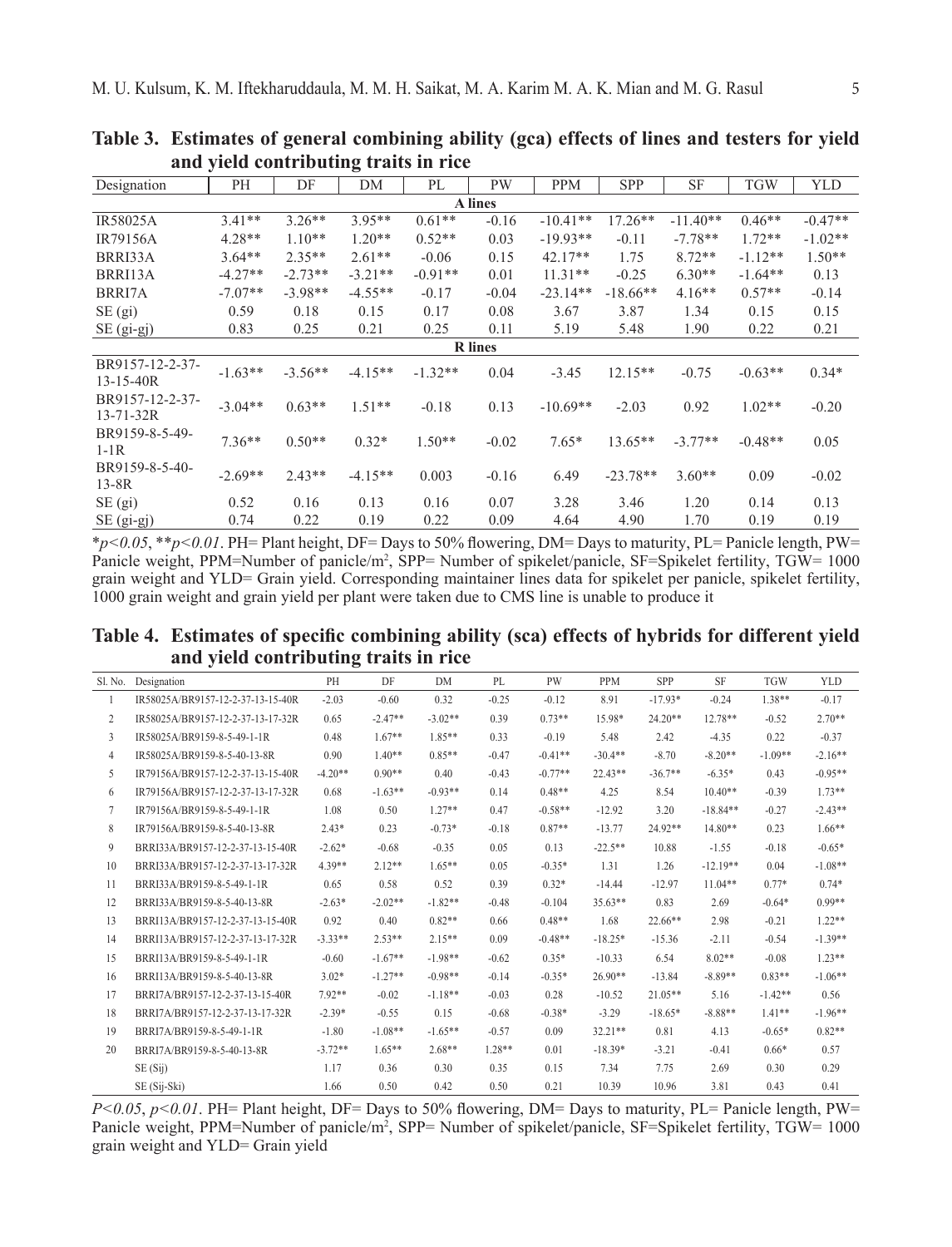Among 20 crosses, 12 crosses showed significant sca effects composed of seven high  $\times$  low and five low  $\times$  low gca effects for earliness (days to 50% flowering). Dominance × dominance gene action was observed in

these specific cross combinations (Table 5).

The cross combinations IR58025A/BR9157- 12-2-37-13-17-32R (-2.47), IR79156A/ BR9157-12-2-37-13-17-32R (-1.63), BRRI33A/BR9159-8-5-40-13-8R (-2.02), BRRI13A/BR9159-8-5-49-1-1R (-1.67) and BRRI7A/BR9159-8-5-49-1-1R (-1.08) were

|                                   | $\overline{SCA}$   | GCA status of parent                        |                  |                                      |                  |                  |                  |                  |  |  |  |  |
|-----------------------------------|--------------------|---------------------------------------------|------------------|--------------------------------------|------------------|------------------|------------------|------------------|--|--|--|--|
| Characters                        | status of<br>cross | $\ensuremath{\mathrm{H}{\times}\mathrm{H}}$ | $H \times M$     | $\mathbf{H}\!\!\times\!\!\mathbf{L}$ | $M\times M$      | $M\times L$      | $L\times L$      | Total            |  |  |  |  |
|                                   | $^{+}$             | $\overline{2}$                              | $\overline{0}$   | $\overline{2}$                       | $\overline{0}$   | $\overline{0}$   | $\overline{0}$   | $\overline{4}$   |  |  |  |  |
| $\ensuremath{\mathrm{PH}}\xspace$ | $\boldsymbol{0}$   | $\,1$                                       | $\boldsymbol{0}$ | $\sqrt{6}$                           | $\boldsymbol{0}$ | $\boldsymbol{0}$ | 3                | $10\,$           |  |  |  |  |
|                                   |                    | 3                                           | $\boldsymbol{0}$ | $\overline{\mathbf{3}}$              | $\boldsymbol{0}$ | $\overline{0}$   | $\boldsymbol{0}$ | $\sqrt{6}$       |  |  |  |  |
|                                   | $^{+}$             | $\overline{0}$                              | $\boldsymbol{0}$ | $\overline{3}$                       | $\boldsymbol{0}$ | $\boldsymbol{0}$ | 3                | 6                |  |  |  |  |
| DF                                | $\boldsymbol{0}$   | $\overline{2}$                              | $\boldsymbol{0}$ | $\overline{\mathbf{3}}$              | $\boldsymbol{0}$ | $\boldsymbol{0}$ | 3                | $\,$ $\,$        |  |  |  |  |
|                                   |                    | $\boldsymbol{0}$                            | $\boldsymbol{0}$ | $\overline{3}$                       | $\boldsymbol{0}$ | $\boldsymbol{0}$ | $\overline{3}$   | 6                |  |  |  |  |
|                                   | $\ddot{}$          | $\overline{2}$                              | $\boldsymbol{0}$ | $\overline{c}$                       | $\mathbf{0}$     | $\boldsymbol{0}$ | $\overline{3}$   | $\overline{7}$   |  |  |  |  |
| $DM$                              | $\theta$           | $\mathbf{0}$                                | $\boldsymbol{0}$ | $\overline{4}$                       | $\theta$         | $\boldsymbol{0}$ | 1                | 5                |  |  |  |  |
|                                   |                    | $\overline{2}$                              | $\boldsymbol{0}$ | $\overline{4}$                       | $\theta$         | $\boldsymbol{0}$ | $\overline{2}$   | 8                |  |  |  |  |
|                                   | $^+$               | $\overline{0}$                              | $\theta$         | $\boldsymbol{0}$                     | 1                | $\boldsymbol{0}$ | $\mathbf{0}$     | $\mathbf{1}$     |  |  |  |  |
| $\rm PL$                          | $\theta$           | $\overline{2}$                              | 6                | 3                                    | 3                | 4                | 1                | 19               |  |  |  |  |
|                                   |                    | $\overline{0}$                              | $\boldsymbol{0}$ | $\boldsymbol{0}$                     | $\overline{0}$   | $\boldsymbol{0}$ | $\boldsymbol{0}$ | $\boldsymbol{0}$ |  |  |  |  |
|                                   | $^+$               | $\boldsymbol{0}$                            | $\boldsymbol{0}$ | $\boldsymbol{0}$                     | 6                | $\boldsymbol{0}$ | $\boldsymbol{0}$ | 6                |  |  |  |  |
| <b>PW</b>                         | $\theta$           | $\theta$                                    | $\boldsymbol{0}$ | $\overline{0}$                       | 7                | $\boldsymbol{0}$ | $\theta$         | $\boldsymbol{7}$ |  |  |  |  |
|                                   |                    | 0                                           | $\boldsymbol{0}$ | 0                                    | 7                | $\boldsymbol{0}$ | $\boldsymbol{0}$ | $\overline{7}$   |  |  |  |  |
|                                   | $^{+}$             | 0                                           | $\overline{2}$   | 1                                    | $\overline{0}$   | 1                | 1                | 5                |  |  |  |  |
| <b>PPM</b>                        | $\theta$           | $\overline{2}$                              | $\mathbf{1}$     | 3                                    | $\overline{0}$   | 3                | $\overline{c}$   | 11               |  |  |  |  |
|                                   |                    | $\mathbf{0}$                                | 1                | $\mathbf{1}$                         | $\overline{0}$   | 1                | 1                | $\overline{4}$   |  |  |  |  |
|                                   | $\overline{+}$     | $\overline{0}$                              | $\overline{2}$   | 1                                    | $\boldsymbol{0}$ | 1                | $\boldsymbol{0}$ | $\overline{4}$   |  |  |  |  |
| SPP                               | $\theta$           | 1                                           | $\overline{4}$   | $\overline{c}$                       | 3                | $\overline{2}$   | 1                | 13               |  |  |  |  |
|                                   |                    | 1                                           | 1                | $\boldsymbol{0}$                     | $\mathbf{0}$     | 1                | $\boldsymbol{0}$ | $\mathfrak{Z}$   |  |  |  |  |
|                                   | $^{+}$             | $\overline{0}$                              | $\mathbf{0}$     | 3                                    | $\overline{0}$   | $\overline{c}$   | $\boldsymbol{0}$ | 5                |  |  |  |  |
| $\rm{SF}$                         | $\theta$           | $\overline{c}$                              | $\overline{4}$   | 1                                    | $\overline{0}$   | 1                | 1                | 9                |  |  |  |  |
|                                   |                    | $\mathbf{1}$                                | $\overline{c}$   | 1                                    | $\theta$         | 1                | 1                | 6                |  |  |  |  |
|                                   | $^+$               | 1                                           | $\mathbf{1}$     | $\mathbf{1}$                         | $\theta$         | 1                | 1                | 5                |  |  |  |  |
| $\operatorname{TGW}$              | $\theta$           | $\overline{2}$                              | 1                | 5                                    | $\theta$         | $\boldsymbol{0}$ | 3                | 11               |  |  |  |  |
|                                   |                    | $\mathbf{0}$                                | 1                | $\overline{2}$                       | $\mathbf{0}$     | 1                | $\boldsymbol{0}$ | $\overline{4}$   |  |  |  |  |
|                                   | $^{+}$             | $\overline{0}$                              | 3                | $\boldsymbol{0}$                     | $\overline{2}$   | 3                | $\boldsymbol{0}$ | $8\,$            |  |  |  |  |
| GY                                | $\theta$           | 0                                           | 1                | 1                                    | 1                | 1                | $\theta$         | $\overline{4}$   |  |  |  |  |
|                                   |                    | 1                                           | 1                | 1                                    | 3                | $\overline{2}$   | $\boldsymbol{0}$ | $\,$ $\,$        |  |  |  |  |
|                                   | $^{+}$             | 5                                           | 8                | 13                                   | 9                | 8                | $8\,$            | 51               |  |  |  |  |
| Total                             | $\boldsymbol{0}$   | 12                                          | 17               | $28\,$                               | 14               | 11               | 15               | 97               |  |  |  |  |
|                                   |                    | 8                                           | 6                | 15                                   | 10               | 6                | $\tau$           | 52               |  |  |  |  |

**Table 5. Distribution of crosses in relation to GCA effects of parents and SCA effects of crosses for yield and yield contributing characters in rice**

PH= Plant height, DF= Days to 50% flowering, DM= Days to maturity, PL= Panicle length, PW= Panicle weight, PPM=Number of panicle/m<sup>2</sup>, SPP= Number of spikelet/panicle, SF=Spikelet fertility, TGW= 1000 grain weight and YLD= Grain yield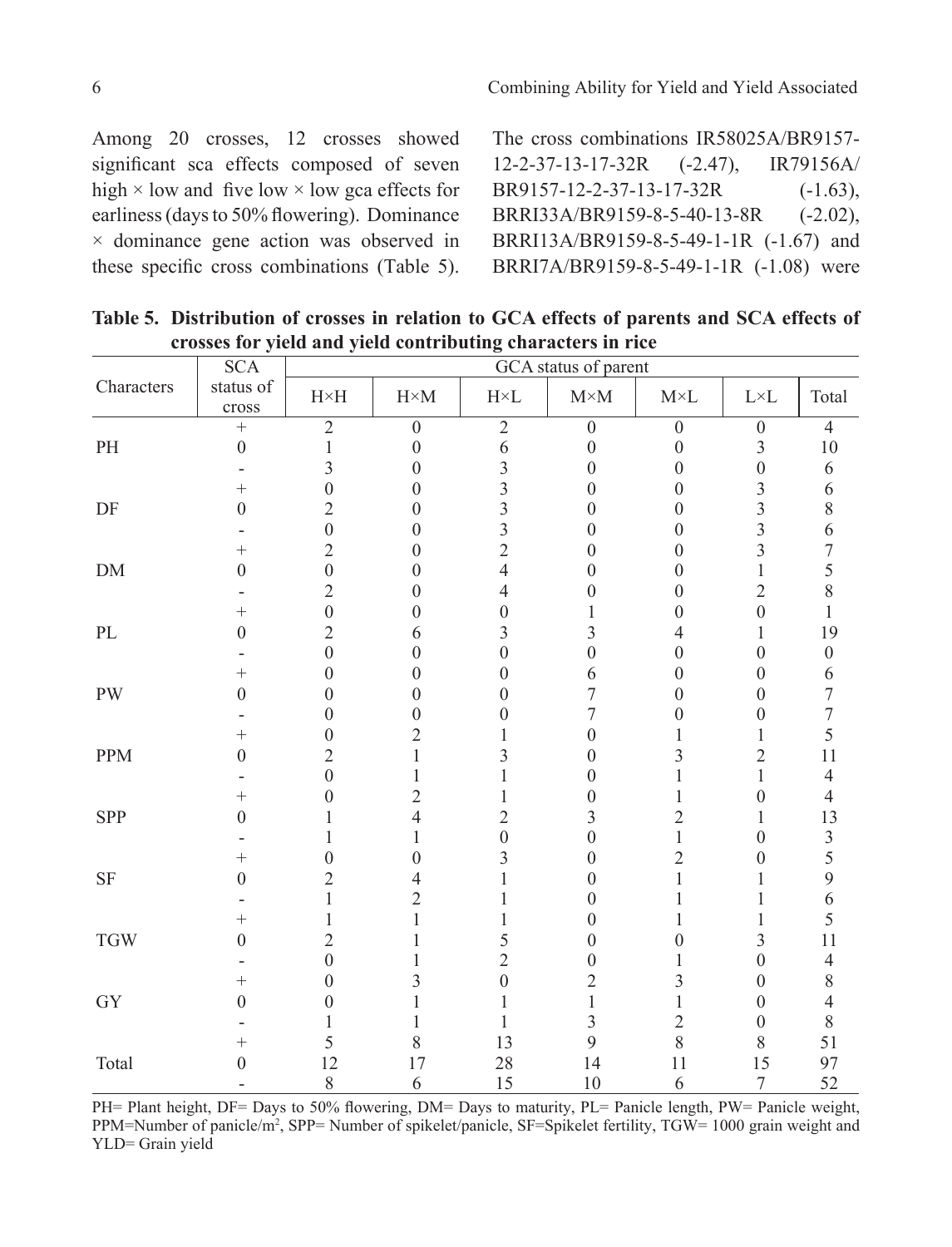good specific combiner for earliness (Table 4). Crosses which recorded good sca for high yield (t/ha), earliness and quality may be utilized for commercial production of hybrid. On the contrary IR58025A/BR9159-8-5-49- 1-1R (1.67), IR58025A/BR9159-8-5-40-13- 8R (1.40), IR79156A/BR9157-12-2-37-13- 15-40R (0.90), BRRI33A/BR9157-12-2-37- 13-17-32R (2.12), BRRI13A/ BR9157-12-2- 37-13-17-32R (2.53) and BRRI7A/BR9159- 8-5-40-13-8R (1.65) identified as the poor specific combiner for days to 50% flowering. This result was also in compliance with the findings of Hossain *et al*. (2009).

Among crosses, seven crosses had significant positive sca effects for days to maturity. The negative significant sca effect estimated for days to maturity in IR58025A/BR9157-12- 2-37-13-17-32R (-3.02), IR79156A/BR9157- 12-2-37-13-17-32R (-0.93), IR79156A/ BR9159-8-5-40-13-8R (-0.73), BRRI33A/ BR9159-8-5-49-1-1R (-1.82), BRRI13A/ BR9159-8-5-49-1-1R (-1.98), BRRI13A/ BR9159-8-5-40-13-8R (-0.98), BRRI7A/ BR9157-12-2-37-13-15-40R (-1.18) and BRRI7A/ BR9159-8-5-49-1-1R (-1.65) indicated that the hybrids had good specific combining ability for earliness. The cross combinations IR58025A/ BR9157-12-2-37- 13-17-32R and IR79156A/ BR9157-12-2- 37-13-17-32R exhibited negative significant sca effects due to having low  $\times$  low parental gca effect. Generally parents with low  $\times$  low general combining ability produced the best and early hybrids with highly significant negative sca effects (Table 5). This result indicated that dominant  $\times$  dominant type of gene action was responsible for the expression of earliness. Hasan *et al* (2015) reported similar result in rice. None of the crosses

exhibited significant sca effect for panicle length (Table 4). For panicle weight the cross combination IR58025A/ BR9157-12-2-37- 13-17-32R, IR79156A/ BR9157-12-2-37- 13-17-32R, IR79156A/ BR9159-8-5-40-13- 8R, BRRI13A/ BR9157-12-2-37-13-15-40R exhibited significant positive sca effects while IR58025A/ BR9159-8-5-40-13-8R, IR79156A/ BR9157-12-2-37-13-17-32R, IR79156A/ BR9159-8-5-49-1-1R, BRRI33A/ BR9157-12- 2-37-13-17-32R, BRRI13A/ BR9157-12-2-37- 13-17-32R, BRRI13A/ BR9159-8-5-40-13-8R and BRRI7A/ BR9157-12-2-37-13-17-32R had significant negative sca effects. The sca effects from all medium  $\times$  medium parental gca effects indicating dominant gene action for this trait (Table 4 and 5).

For panicle number per meter<sup>2</sup>, five crosses IR58025A/ BR9157-12-2-37-13-17-32R (15.98), IR79156A/ BR9157-12-2-37-13-15- 40R (22.43), BRRI33A/ BR9159-8-5-40-13- 8R (35.63), BRRI13A/ BR9159-8-5-40-13- 8R (26.90) and BRRI7A/ BR9159-8-5-49- 1-1R (32.21) exhibited positive significant sca effects and those were considered as good specific combiners. The poor specific combiners were IR58025A/ BR9159-8-5-40- 13-8R (-30.37), BRRI33A/ BR9157-12-2- 37-13-15-40R (-22.50), BRRI13A/ BR9157- 12-2-37-13-17-32R (-18.25) and BRRI7A/ BR9159-8-5-40-13-8R (-18.39) for this trait. Generally, high  $\times$  medium, high  $\times$  low,  $median \times low$  and  $low \times low$  general combiner produced good specific combinations with positive sca effects for panicle per meter<sup>2</sup>. It indicated additive  $\times$  dominant type of gene action for the crosses (Table 5). Parental gca effects for individual traits and its expression in sca hybrid combinations determine high, medium and low status of cross combinations.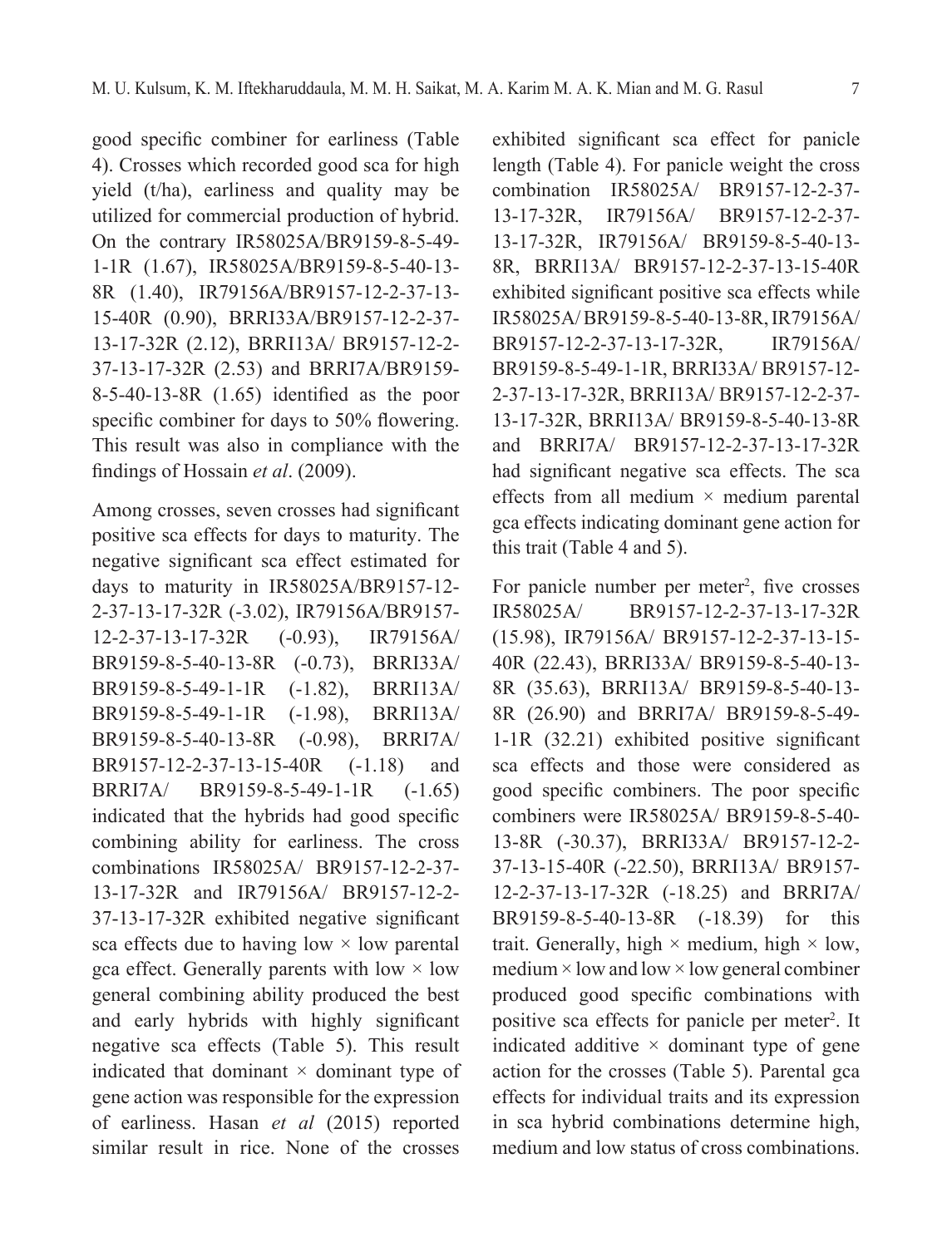Seven crosses showed significant sca effects in which four combinations displayed positive and three crosses demonstrated negative sca effects for spikelets per panicle (Table 4). The cross combinations IR58025A/ BR9157- 12-2-37-13-17-32R (24.20), IR79156A/ BR9159-8-5-40-13-8R (24.92), BRRI13A/ BR9157-12-2-37-13-15-40R (22.66) and BRRI7A/ BR9157-12-2-37-13-15-40R (21.05) indicated the presence of dominance alleles in them for spikelets per panicle. Good specific combination for this trait was evolved from high  $\times$  medium, high  $\times$  low and medium  $\times$  low general combiner parents (Table 5). Additive  $\times$  additive and additive  $\times$ dominance gene action were observed in good specific cross combinations. Saidaiah *et al*. (2010) mentioned that the combinations with significant specific combining ability effects were due to the combination of parents both of which were good or poor general combiners or any one was a good general combiner. The crosses IR58025A/ BR9157-12-2-37-13-17- 32R (12.78), IR79156A/ BR9157-12-2-37- 13-17-32R (10.40), IR79156A/ BR9159-8-5- 40-13-8R (14.80), BRRI33A/ BR9159-8-5- 49-1-1R (11.04) and BRRI13A/ BR9159-8-5- 49-1-1R (8.02) exhibited significant positive sca effects whereas IR58025A/ BR9159-8-5- 40-13-8R (-8.20), IR79156A/ BR9157-12- 2-37-13-15-40R (-6.35), IR79156A/ BR9159- 8-5-49-1-1R (-18.84), BRRI33A/ BR9157- 12-2-37-13-17-32R (-12.19), BRRI13A/ BR9159-8-5-40-13-8R (-8.89) and BRRI7A/ BR9157-12-2-37-13-17-32R (-8.88) showed significant negative sca effects for spikelet fertility. Based on parental gca effects specific cross combinations were divided into three types of interactions, viz. high  $\times$  high, high  $\times$ medium and low  $\times$  low interaction (Table 5).

Thousand grain weight is one of the important character for grain yield. For this trait, IR58025A/ BR9157-12-2-37-13- 15-40R  $(1.38)$  (high  $\times$  low), BRRI33A/ BR9159-8-5-49-1-1R  $(0.77)$   $(low \times low)$ , BRRI13A/ BR9159-8-5-40-13-8R (0.83) (low × medium), BRRI7A/ BR9157-12-  $2-37-13-17-32R$  (1.41) (high  $\times$  high) and BRRI7A/ BR9159-8-5-40-13-8R (0.66) (high  $\times$  medium) showed significant positive sca effect and IR58025A/ BR9159-8-5-40-13-8R  $(-1.09)$  (high  $\times$  medium), BRRI7A/ BR9157- $12-2-37-13-15-40R$   $(-1.42)$  (high  $\times$  low) and BRRI7A/ BR9159-8-5-49-1-1R (-0.65) (high  $\times$  low) were regarded as the poorest specific combiners. This result indicated that additive  $\times$  additive, additive  $\times$  dominant and dominant  $\times$  dominant type of gene action was responsible for the cross combination of thousand grain weight. Similar results were observed by Hossain *et al*. (2016). The combination BRRI33A/ BR9159-8-5-49-1- 1R showed significant positive sca effect for panicle weight, spikelet fertility, thousand grain weight and yield (t/ha).

Yield is the cumulative function of different components, the contribution of components for yield is through component compensation mechanism. It was proved in some of the crosses IR58025A/ BR9157-12-2-37-13-17- 32R (2.70), IR79156A/ BR9159-8-5-49-1-1R (1.73), IR79156A/ BR9159-8-5-40-13-8R (1.66), BRRI33A/ BR9159-8-5-40-13-8R (0.99), BRRI13A/ BR9157-12-2-37-13-15- 40R (1.22), BRRI13A/ BR9159-8-5-49-1- 1R (1.23), and BRRI7A/ BR9159-8-5-49- 1-1R (0.82), which were characterized by significant positive sca effect for grain yield. The cross combinations with poor sca effects were IR58025A/ BR9159-8-5-40-13-8R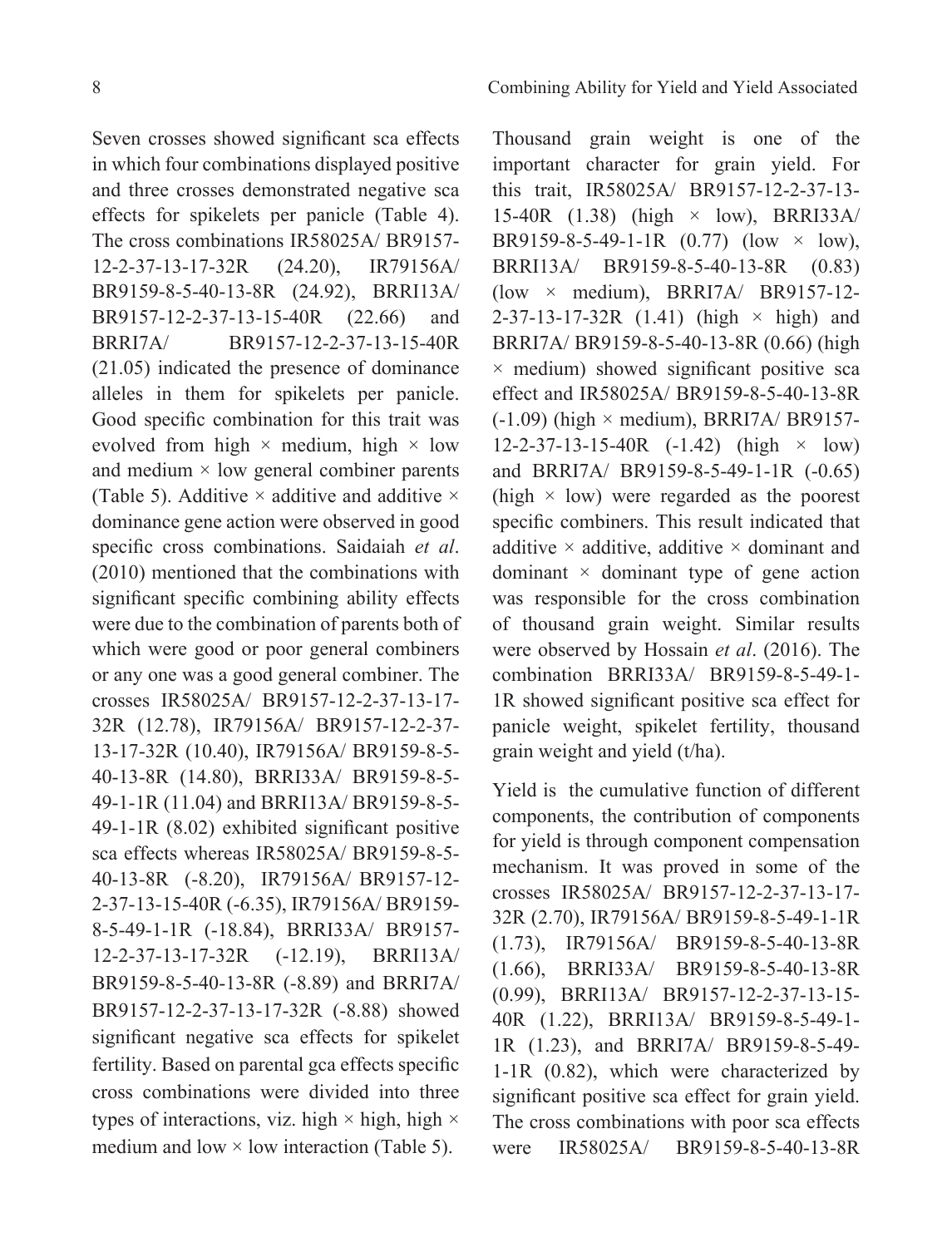(-2.16), IR79156A/ BR9157-12-2-37-13-15- 40R (-0.95), IR79156A/ BR9159-8-5-49-1- 1R (-2.43), BRRI33A/ BR9157-12-2-37-13- 15-40R (-0.65), BRRI33A/ BR9157-12-2- 37-13-17-32R (-1.08), BRRI13A/ BR9157- 12-2-37-13-17-32R (-1.39), BRRI13A/ BR9159-8-5-40-13-8R (-1.06), and BRRI7A/ BR9159-8-5-49-1-1R (-1.96) for grain yield. High  $\times$  medium, medium  $\times$  medium, and low × medium general combiners produced good specific combinations with positive sca effects for grain yield. It reported additive  $\times$ dominance and dominance × dominance types of gene action for the crosses (Table 5). Several hybrids having high sca effects for grain yield in rice were reported by Petchiammal and Kumar (2007). In general, the gca effects of the parents were reflected in the sca effects of the crosses in most of studied traits. This is in line with the results of Hussain *et al*. (2003). Besides, Deitos *et al*. (2006) reported that parents with good general combining ability does not show high sca effects in their hybrid combinations. On the contrary, Paul and Duara (1991) obtained high estimates of sca effects from the parents with high gca effects in their study.

### **Conclusion**

The sense of gene action is very useful to a plant breeder in the selection of parents for hybridization. GCA as well as sca variance were found to be significant in the findings. GCA effects suggested that the parents BRRI33A and BR9157-12-2-37-13-15-40R were good for general combiner for grain yield and BRRI13A, BRRI7A, BR9157- 12-2-37-13-15-40R, and BR9159-8-5-40-

13-8R for earliness, BRRI13A, BRRI7A, BR9157-12-2-37-13-15-40R, BR9157-12-2- 37-13-17-32R and BR9159-8-5-40-13-8R for short statured plant. The crosses IR58025A/ BR9157-12-2-37-13-17-32R, IR79156A/ BR9157-12-2-37-13-17-32R, IR79156A/ BR9159-8-5-40-13-8R, BRRI33A/ BR9159- 8-5-49-1-1R, BRRI33A/ BR9159-8-5-40- 13-8R, BRRI13A/ BR9157-12-2-37-13-15- 40R, BRRI13A/ BR9159-8-5-49-1-1R, and BRRI7A/ BR9159-8-5-49-1-1R showed high sca effects for grain yield. These could be used in hybrid development after further evaluation. The crosses showing high sca effects involving high  $\times$  high general combiners could be utilized for the purpose of developing high yielding genotypes and obtaining transgressive segregants in  $F<sub>2</sub>$ generation.

#### **References**

- BBS (Bangladesh Bureau of Statistics). 2014. Statistical Yearbook Bangladesh. Ministry of Planning, Government of the People's Republic of Bangladesh.
- Bhuiyan, N. I., D. N. R. Paul and M. A. Jabber. 2002. Feeding the extra millions by 2025 challenges for rice research and extension in Bangladesh. A keynote paper presented on national workshop on rice research and extension 2002. Held on 29-31 January, 2002, at BRRI, Gazipur. 9 P.
- Biswas, P. S. 2003. Heterosis and combining ability analysis in rice using cytoplasmic genetic male sterile lines. *M.S. Thesis*. Dept. of Genetics and Plant Breeding. Bangladesh Agricultural University, Mymensingh. 133 P.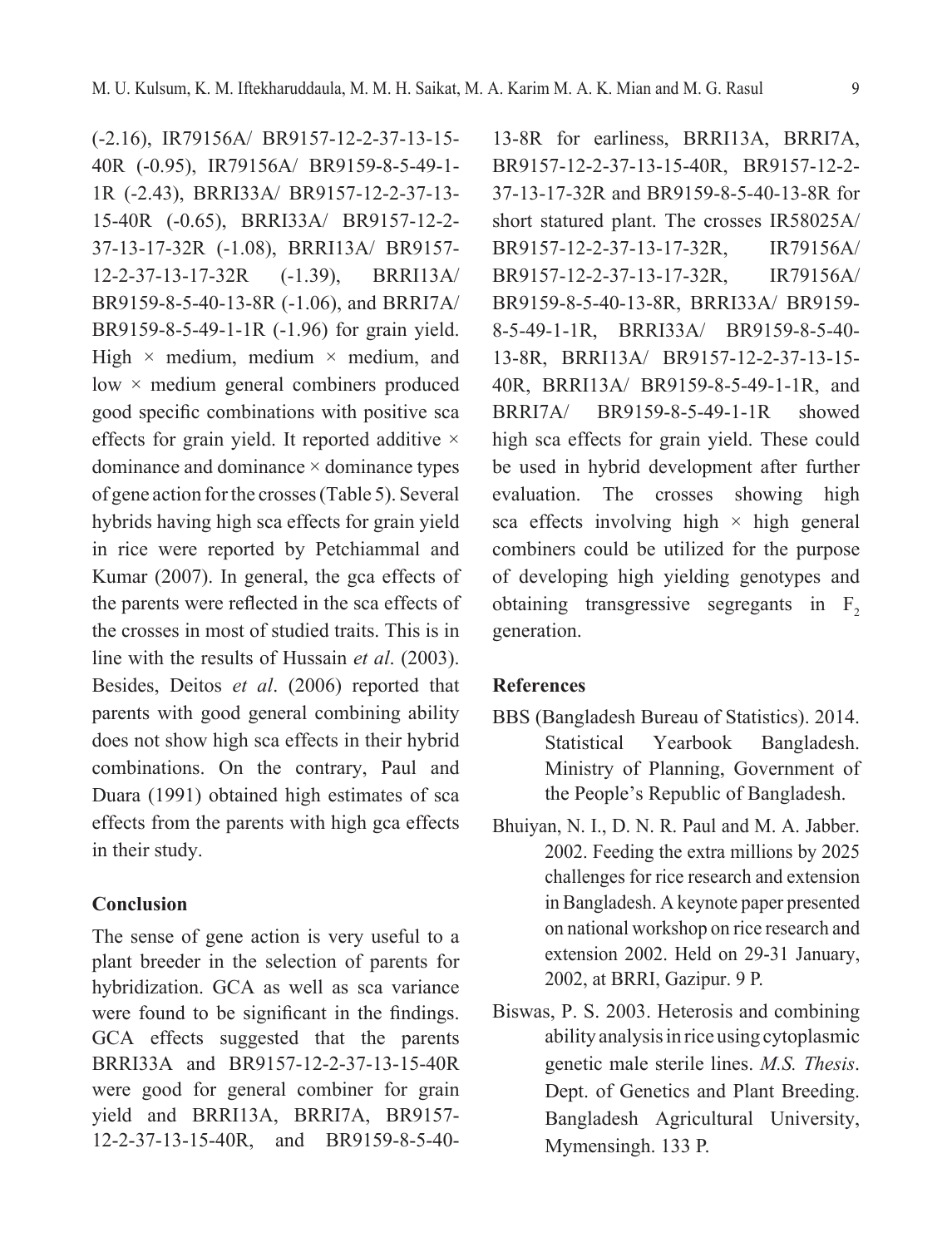10 Combining Ability for Yield and Yield Associated

- Deitos, A., E. Arnhold, F. Mora and G. V. Miranda. 2006. Yield and combining ability of maize cultivars under different eco-geografic conditions. *Crop Breed. Appl. Boitec*. 6: 222-227.
- Hasan, M. J., M. U. Kulsum and M. M. Rahman. 2014. Combining ability of different yield related characters in rice. *SAARC J. Agri*. 12 : 143-153.
- Hasan, M. J., M. U. Kulsum, E. Hossain, M. M. Hossain, M. M. Rahman and N. M. F. Rahman. 2015. Combining ability analysis for identifying elite parents for heterotic rice hybrids. *Academia J Agril. Res.* 3 : 70-75.
- Hossain, K., A. Akter, H. Begum A. Ansari, and M. M. Rahman. 2009. Line x Tester analysis for yield and its related traits in rice (*Oryza sativa* L.). *Bangladesh J.. Genet. Pl. Breed.* 22:01-06.
- Hossain, M. A, M. A. K Mian, M. G. Rasul, M. J. Hasan, M. U. Kulsum and M. A. Karim. 2016. Combining ability studies in rice hybrids involving new CMS lines in Bangladesh. *Trop. Agr. Develop*. 60: 242-250.
- Hussain, S. A., M. Amiruzzaman and Z. Hossain 2003. Combining ability estimates in maize. Bangladesh *J.Agril. Res.,*28: 435-440.
- Kabir M. S., M. U. Salam, A. Chowdhury, N. M. F Rahman, K. M. Iftekharuddaula, M. S. Rahman, M. H. Rashid, S. S. Dipti, A. Islam, M. A. Latif, A. K. M. S. Islam, M. M. Hossain, B. Nessa, T. H. Ansari, M. A. Ali and J. K. Biswas. 2015. Rice vision for Bangladesh: 2050 and beyond. *Bangladesh Rice Journal.*  19: 1-18.
- Kempthorne, O. 1957. An introduction to genetic statistics. John Wiley and Sons. Inc., New York. Pp. 453-471.
- Pratap N., R. Shekhar, P. K. Singh and S. K. Soni. 2013. Combining ability, gene action and heterosis using CMS lines in hybrid rice (*Oryza sativa* L.). *The Bioscan* 8: 1521-1528.
- Paul, S. K. and R. K. Duara. 1991. Combining ability studies in maize (*Zea mays* L.). *Intl. J. Tropic. Agric.* 9: 250-254.
- Petchiammal K. I. and C. R. A. Kumar. 2007. Combining ability studies for yield and yield associated traits in rice (*Oryza sativa* L.) involving Assam rice cultivars. *Int. J. Agric. Sci.* 3: 234-236.
- Saidaiah, P., S. S. Kumar and M. S. Ramesha. 2010. Combining ability studies for development of new hybrids in rice over environments. *J Agril. Sci.* 2: 225-233.
- Salam, M. U., S. M. A. Hossain, J. K. Biswas and A. J. Mridha. 2014. Managing the unmanageable: rice variety technology for future challenging food security in Bangladesh. Extended abstract in the "Agronomic visions in challenging future", *the proceedings of the 13thconference of the Bangladesh Society of Agronomy*, 20 September 2014, Bangladesh Rice Research Institute, Gazipur, Bangladesh.
- Saleem, M. Y., J. I. Mirza and M. A. Haq. 2010. Combining ability analysis for yield and related traits in Basmati rice (*Oryza sativa* L.). *Pak. J Bot.* 42: 627-637.
- Scshu, D. V. 1988. Standard evaluation system for rice. *The International Rice Testing Program.* The International Rice Research Institute. Los Banos. Philippines. Pp. 1-54.